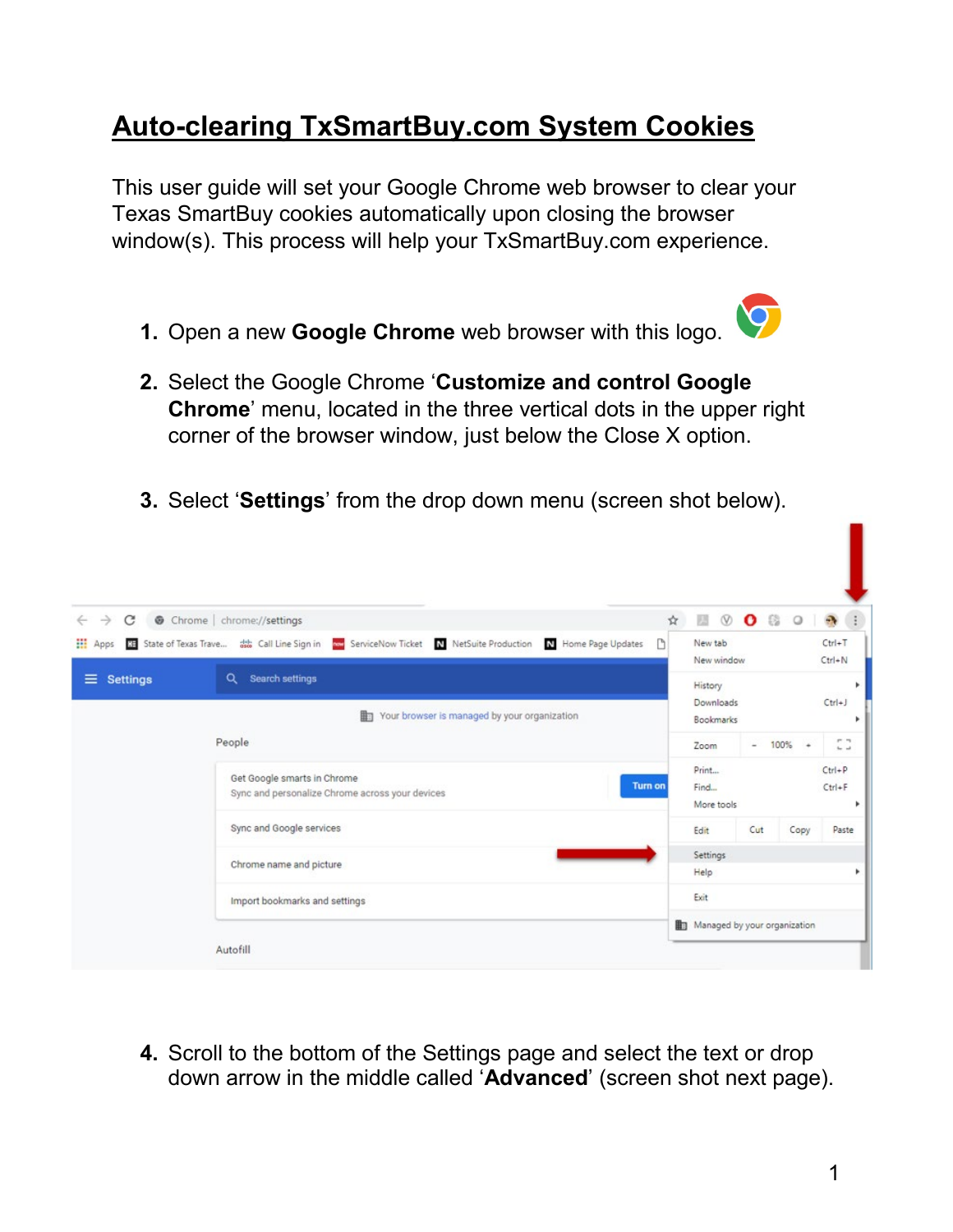| Default browser                                           |
|-----------------------------------------------------------|
| Google Chrome cannot determine or set the default browser |
| On startup                                                |
| Open the New Tab page<br>◉                                |
| Continue where you left off                               |
| Open a specific page or set of pages                      |
|                                                           |
| Advanced                                                  |

 '**Site Settings**'. This will be the second option from the bottom of that box. If you don't have the most up to date version of Google Chrome, your option may say **Content Settings** (screen shot below). **5.** Under the first box of options called '**Privacy and security**', select

| Privacy and security                                                                                                              |  |
|-----------------------------------------------------------------------------------------------------------------------------------|--|
| Sync and Google services<br>More settings that relate to privacy, security, and data collection                                   |  |
| Allow Chrome sign-in<br>By turning this off, you can sign in to Google sites like Gmail without signing in to Chrome              |  |
| Send a "Do Not Track" request with your browsing traffic                                                                          |  |
| Allow sites to check if you have payment methods saved                                                                            |  |
| Preload pages for faster browsing and searching<br>Uses cookies to remember your preferences, even if you don't visit those pages |  |
| Manage certificates<br>Manage HTTPS/SSL certificates and settings                                                                 |  |
| <b>Site Settings</b><br>Control what information websites can use and what content they can show you                              |  |
| Clear browsing data<br>Clear history, cookies, cache, and more                                                                    |  |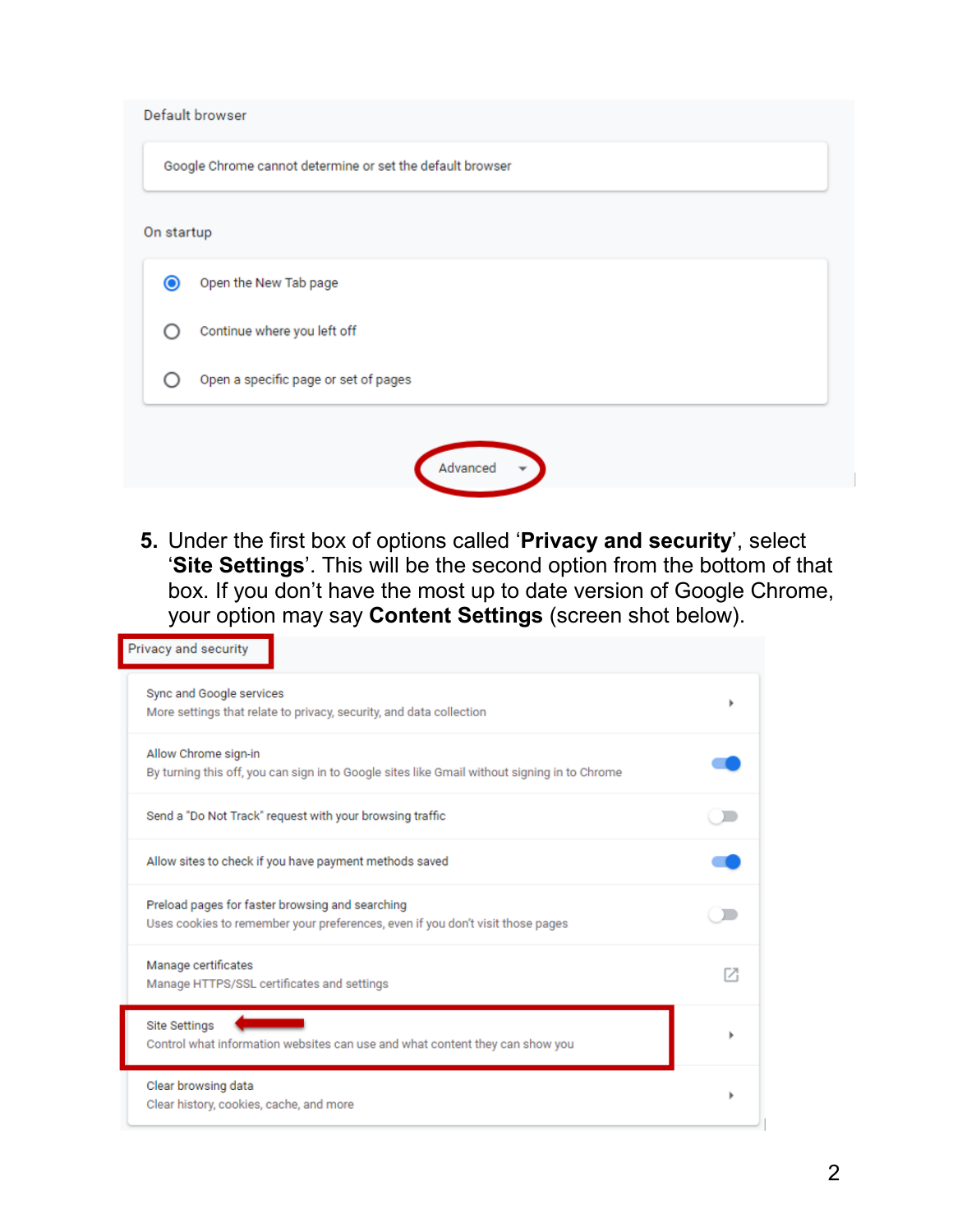**6.** Select '**Cookies**' under the **Permissions** options (screen shot below).



 **7.** At the mid-screen subtitle labeled '**Clear on exit**', select the '**Add**' button from on the right side of the screen.

| Add<br><b>Block</b><br>No sites added<br>Add<br>Clear on exit | See all cookies and site data | ٠ |
|---------------------------------------------------------------|-------------------------------|---|
|                                                               |                               |   |
|                                                               |                               |   |
|                                                               |                               |   |
| $\vdots$<br>checkout.na1.netsuite.com                         |                               |   |
| $\ddot{\ddot{}}$<br>shopping.na1.netsuite.com<br>⊛            |                               |   |
| $\vdots$<br>www.txsmartbuy.com                                |                               |   |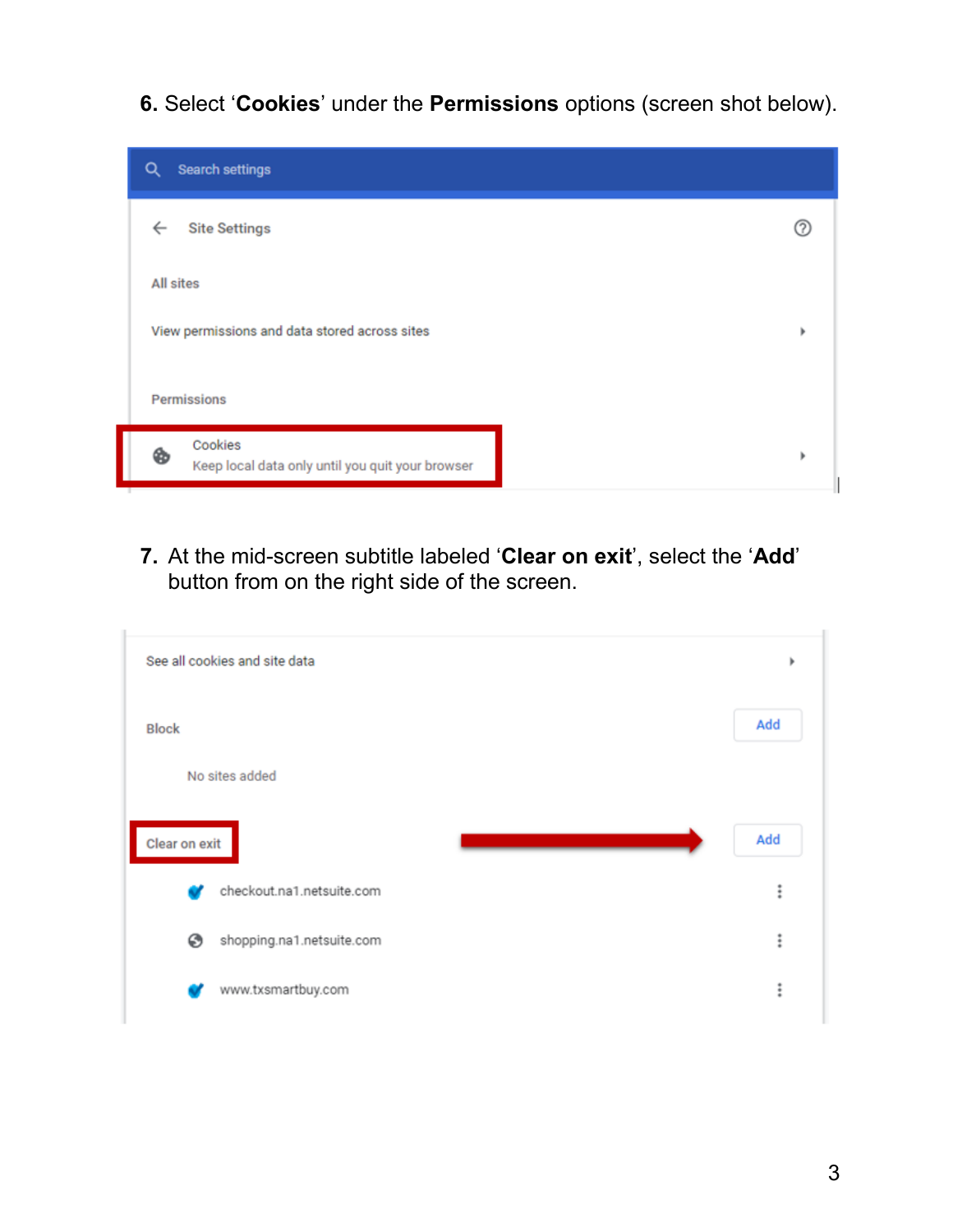- **8.** In the pop-up box titled '**Add a site**', enter the following URLs one at a time, selecting the **Add** button after each entry. You may copy and paste the URL each time (screen shot below):
	- **a. <www.txsmartbuy.com>**
	- **b. [checkout.na1.netsuite.com](https://checkout.na1.netsuite.com)**
	- **c. [shopping.na1.netsuite.com](https://shopping.na1.netsuite.com)**
	- **d.** For state agencies who use **CAPPS punch-out** for TxSmartBuy.com, add the URL **[https://erpfinprd.cpa.texas.gov](https://gcc01.safelinks.protection.outlook.com/?url=https%3A%2F%2Ferpfinprd.cpa.texas.gov%2F&data=02%7C01%7CSumer.Perkins%40cpa.texas.gov%7Cace05d22bc8e443514ef08d6c9a3d702%7C2055feba299d4d0daa5a73b8b42fef08%7C0%7C0%7C636918103829161510&sdata=gGfq0H4KUqP15gi01iMBiKO1lD2uRmURxG07Bued%2FzM%3D&reserved=0)**
	- **e.** For state agencies who use **Agency Address, HUB Report or Mentor Protégé,** add the URL **[https://mycpa.cpa.state.tx.us/](https://gcc01.safelinks.protection.outlook.com/?url=https%3A%2F%2Fmycpa.cpa.state.tx.us%2F&data=02%7C01%7CSumer.Perkins%40cpa.texas.gov%7Cace05d22bc8e443514ef08d6c9a3d702%7C2055feba299d4d0daa5a73b8b42fef08%7C0%7C0%7C636918103829151505&sdata=szYAfDBOcBLju1w081PhsMAyxLP3PmAmhLGSq7L3WVQ%3D&reserved=0)**

| Add a site                        |               |
|-----------------------------------|---------------|
| <b>Site</b><br>www.txsmartbuy.com |               |
|                                   |               |
|                                   | Add<br>Cancel |

 **9.** The three main Texas SmartBuy URLs listed above in number 8 should appear in the '**Clear on exit**' section (screen shot below).

| Clear on exit                  | Add |
|--------------------------------|-----|
| checkout.na1.netsuite.com      |     |
| shopping.na1.netsuite.com<br>☉ |     |
| www.txsmartbuy.com             |     |